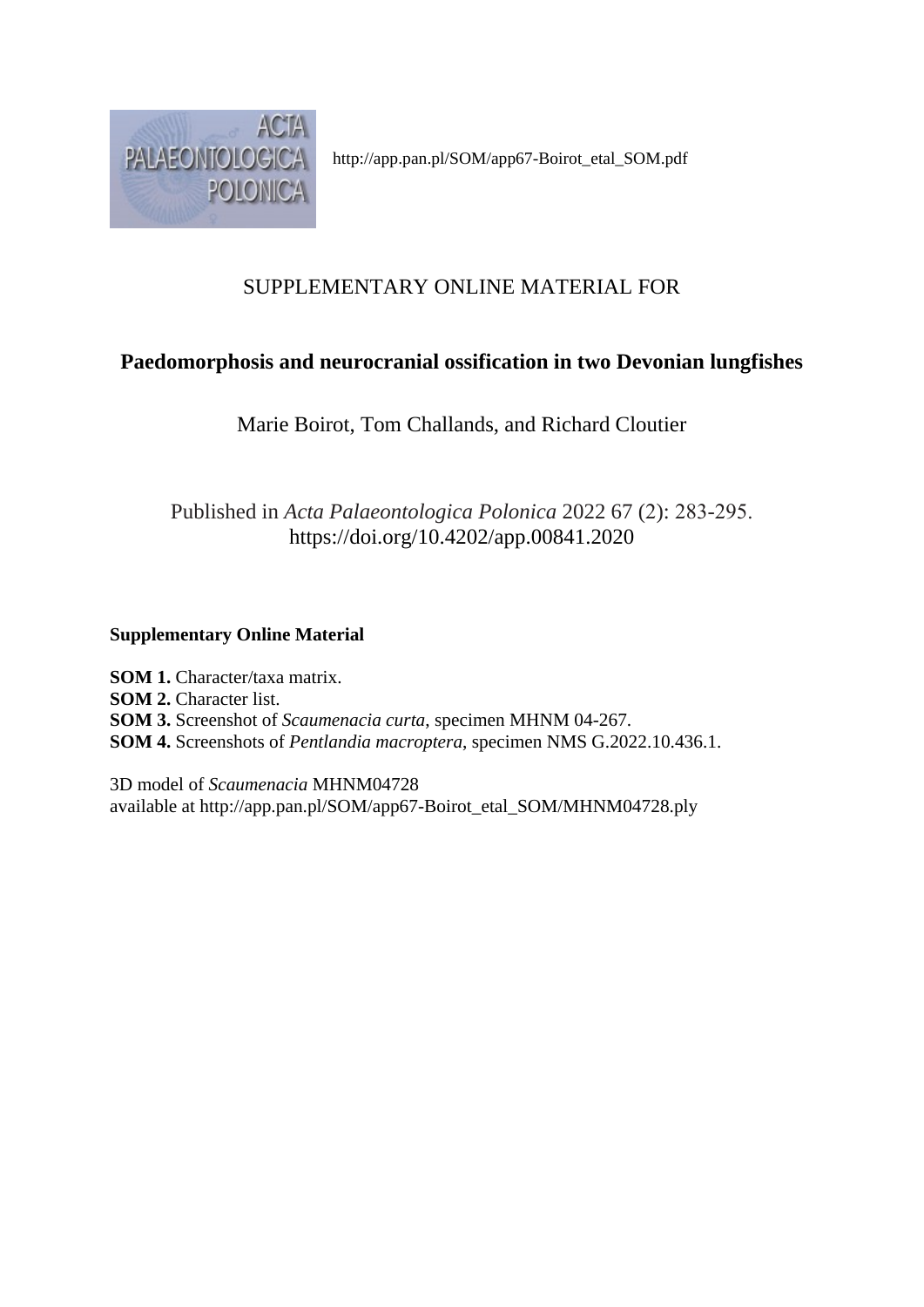**SOM 1.** Character/taxa matrix from Clement et al. (2016) modified by Henderson and Challands (2018). Character 21, *Scaumenacia curta* and *Griphognathus whitei* are new additions.

| Character                    |                |   |              |          |          |   |          |              |          |              |              |          |          |                |    |          |    |          |    |              |          |
|------------------------------|----------------|---|--------------|----------|----------|---|----------|--------------|----------|--------------|--------------|----------|----------|----------------|----|----------|----|----------|----|--------------|----------|
| Taxon                        |                | 2 | 3            | 4        | 5        | 6 | 7        | 8            | 9        | 10           | 11           | 12       | 13       | 14             | 15 | 16       | 17 | 18       | 19 | 20           | 21       |
| Chirodipterus wildungensis   | 2              |   | 1            | 1        | 1        | ς | 1        | 1            | ς        | 1            | 1            | 1        | 1        | 1              | 1  | ?        | 1  | 0        | ς  | ς            | 0        |
| Dipnorhynchus sussmilchi     | $\overline{2}$ |   | 0            | 0        | 0        | 0 | ?        | 0&1          | 0        | 1            | 1            | ς        | 1        | 1              | 1  | 5.       | 1  | 0        | ς  | ?            | 0        |
| Dipterus valenciennesi       | $\overline{2}$ |   | 0&1          | $\Omega$ | 1        |   |          | $\mathbf{1}$ | $\Omega$ | 1            | $\mathbf{1}$ | 0&1      | 1        | $\mathbf{1}$   | 1  | $\Omega$ | 1  |          | 0  | ς            | 0        |
| Rhinodipterus kimberleyensis | $\overline{2}$ | 1 |              |          | 1        |   | $\Omega$ | 1            | $\Omega$ | 1            | 1            | 1        |          | 1              | 2  | $\Omega$ | 1  |          | 0  | ς            | 0        |
| Youngolepis praecursor       |                |   | 0            | 0        | $\Omega$ |   |          | ς            | $\Omega$ | $\mathbf{1}$ | $\Omega$     | 0        |          | $\Omega$       | 0  | $\Omega$ |    | $\Omega$ | 0  | $\Omega$     | 0        |
| Diplocercides kayseri        | 0              | 0 | 0            | 0        | $\Omega$ |   | $\Omega$ | 1            | 1        | $\Omega$     | $\Omega$     | 0        | $\Omega$ | $\Omega$       | 0  | $\Omega$ | 0  | $\Omega$ | 0  | ς            | 0        |
| Gogonasus andrewsae          |                | 0 | 0            |          | $\Omega$ | 0 | ς        | $\Omega$     | $\Omega$ | $\Omega$     | 0            | ς        |          | ς              | 0  | $\Omega$ | ς  | ς        | 0  | ς            | 0        |
| Eusthenopteron foordi        |                | 0 | 0            |          | $\Omega$ | 0 | ς        | 1            | $\Omega$ | 0            | 0            | $\Omega$ | 1        | 1              | O  | $\Omega$ | 1  | $\Omega$ | 0  | ς            | 0        |
| Neoceratodus forsteri        | 2              | 0 |              |          | 0        | 1 | 0        | 1            | 0        | 1            | 1            | 1        | 1        | $\overline{2}$ | 2  | 1        | 1  | 0        |    | ?            | 2        |
| Qingmenodus yui              | 0              |   | 0            |          | $\Omega$ | 1 | 1        | $\mathbf{1}$ | ?        | 0            | 0            | $\Omega$ | $\Omega$ | 1              | 1  | $\Omega$ | 7  | 1        | ς  | $\Omega$     | $\Omega$ |
| Chirodipterus australis      | $\overline{2}$ |   | $\mathbf{1}$ | 0        | 1        |   | $\Omega$ | $\mathbf{1}$ | $\Omega$ | 1            | 1            | 0        |          | 1              | 1  | $\Omega$ | 1  | 0        |    | $\mathbf{1}$ | 0        |
| Scaumenacia curta            | 2              | 0 |              | э        | 1        |   |          | 1            | ς        | 1            | 1            | 2        | ς        | ς              |    | ς        | ς  | 2        | ς  | 2            | 2        |
| Griphognathus whitei         | 2              |   |              | っ        | 0        |   | $\Omega$ | 1            | 0        | 1            | 1            | 1        | ว        |                |    | ς        |    | 0        |    | ς            |          |

**SOM 2.** Character list from Clement et al. (2016), modified by Henderson and Challands

(2018). Character 21 is new.

#### **1. Nasal capsule ventral face**

- 0. wholly ossified
- 1. perforated
- 2. unossified

#### **2. Ossified rostral tubuli developed in ethmoid region**

- 0. no
- 1. yes
- **3. Buccohypophysial canal pierces parasphenoid** 
	- 0. yes
	- 1. no
- **4. Hypophyseal chamber orientation** 
	- 0. posteroventrally
	- 1. ventrally or anteroventrally

#### **5. Separate foramina for internal carotid artery and efferent pseudobranchial artery**

- 0. no
- 1. yes
- **6. Pineal foramen** 
	- 0. open/present
	- 1. closed/absent

### **7. Pineal eminence**

- 0. absent
- 1. present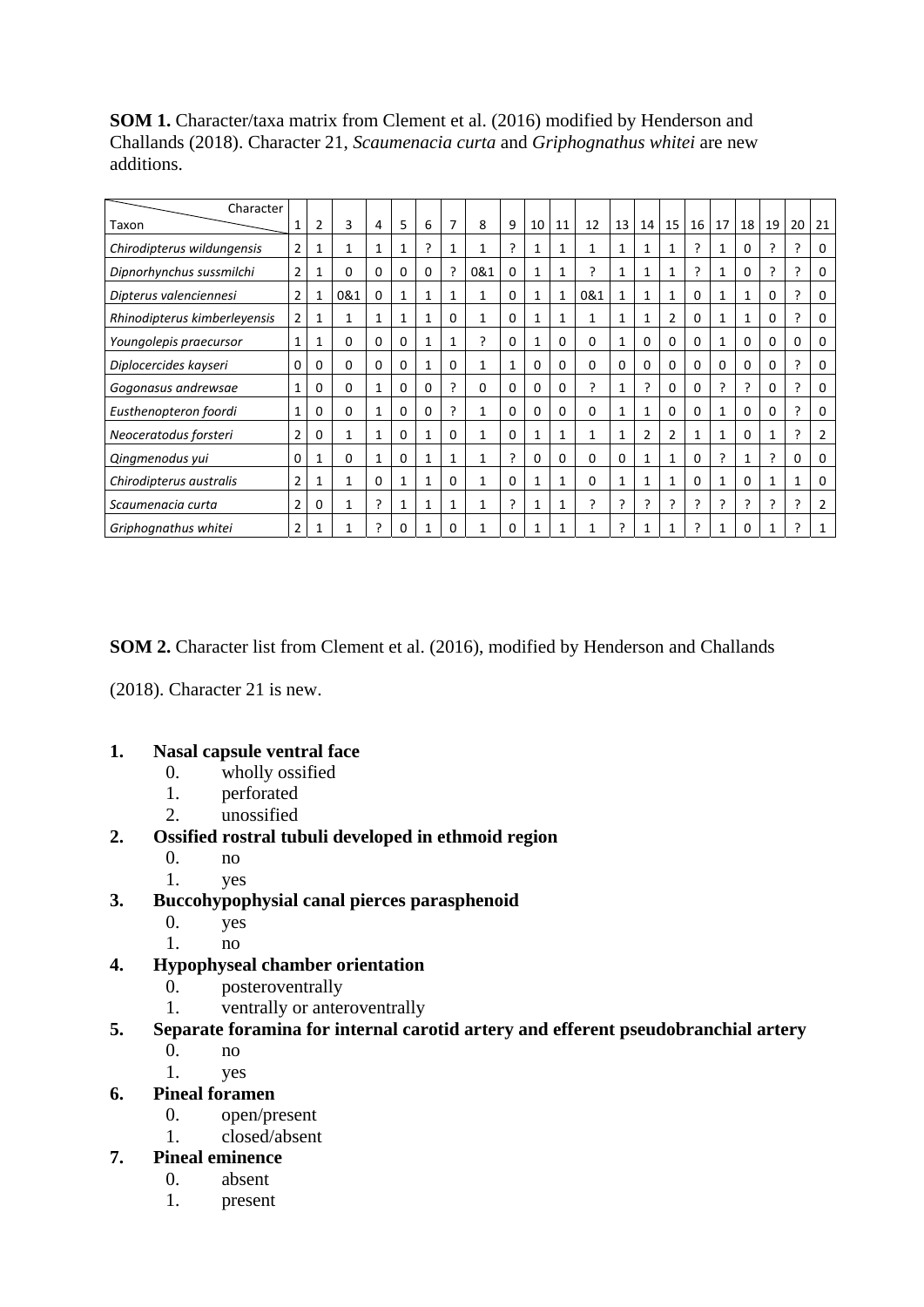#### **8. Pineal/parapineal in separate ossified canals**

- 0. yes
- 1. no

# **9. Optic lobes**

- 0. narrower than cerebellum
- 1. equal or greater width than cerebellum

# **10. Endoskeletal intracranial joint**

- 0. present
- 1. absent

### **11. Notochord extends to or beyond level of n.V**

- 0. yes
- 1. no

### **12. Ampulla expansion in posterior semicircular canal**

- 0. large
- 1. reduced or absent

# **13. Crus commune of anterior and posterior semicircular canals**

- 0. does not reach level of endocranial roof
- 1. extends dorsal to endocranial roof

# **14. Utricular recess**

- 0. indistinct or only a very slight protrusion
- 1. (obviously) differentiated from sacculolagenar pouch
- 2. highly differentiated and anteriorly extended

# **15. Telencephalon expansion**

- 0. Narrow and with a flat ventral margin
- 1. Small ventral expansion
- 2. Large ventral and lateral expansion

# **16. Olfactory bulbs**

- 0. sessile
- 1. pedunculate
- **17. Sacculolagenar pouch**
	- 0. separate
	- 1. common pouch

## **18. Angle between anterior and posterior semi–circular canals**

- 0. High angle  $(>100^{\circ})$
- 1. Low angle  $(\leq 99^\circ)$

### **19. Median dorsal canals posterior to the pineal–parapineal recess**

- 0. One or more extra canals
- 1. No canals

### **20. Canal for anterior cerebral vein**

- 0. Bifuricates within cranial cavity
- 1. Single canal in cranial cavity

### **21. Neurocranium ossification degree**

- 0. Ossified
- 1. Lightly ossified
- 2. Cartilaginous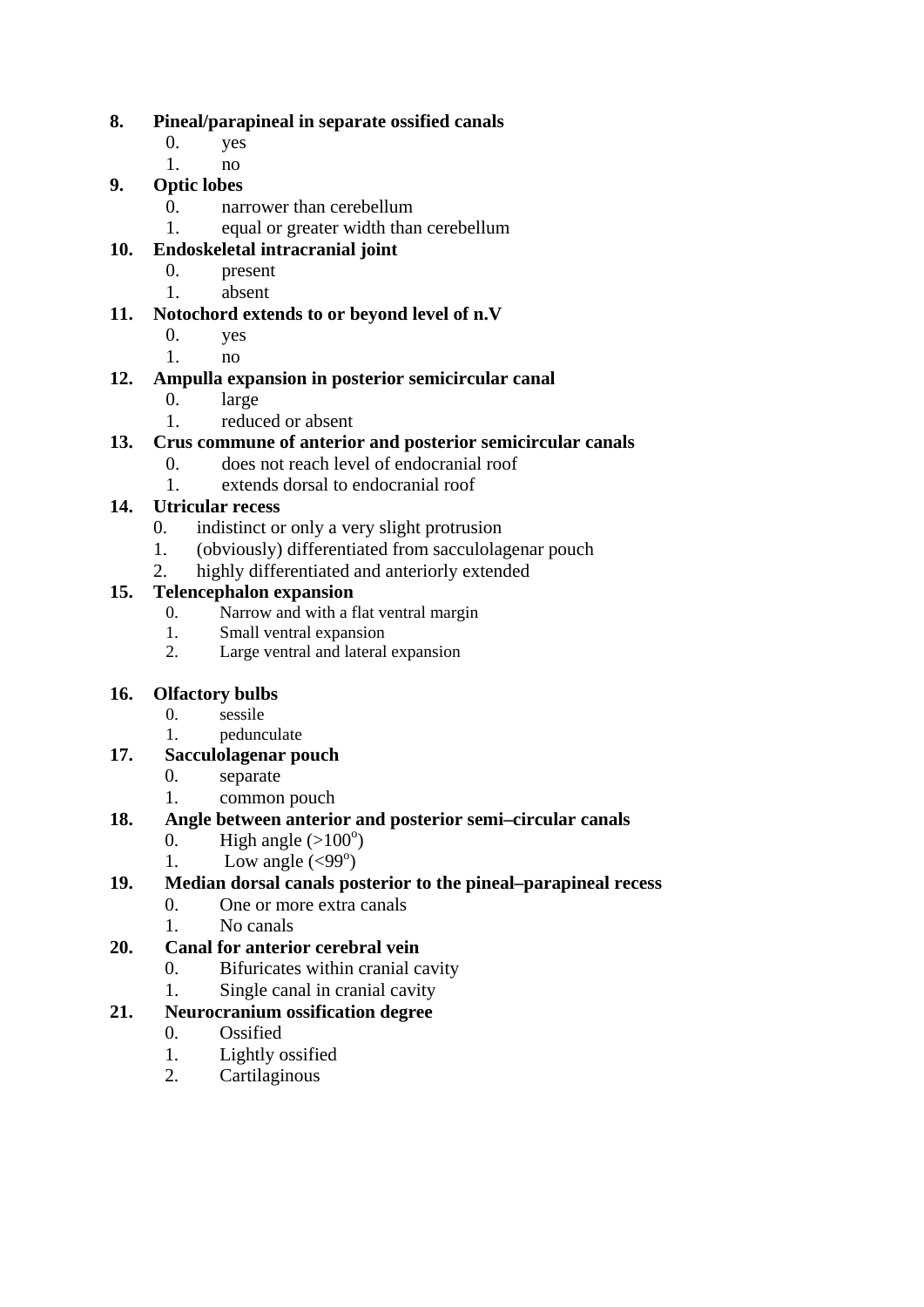**SOM 3.** Screenshot of *Scaumenacia curta*, specimen MHNM 04-267, transverse cut, from Drishti Paint. Dermal bones are well visible. No neurocranium is observed, most of the skull is filled with aggregated pyrite. Scale bar: 3 mm